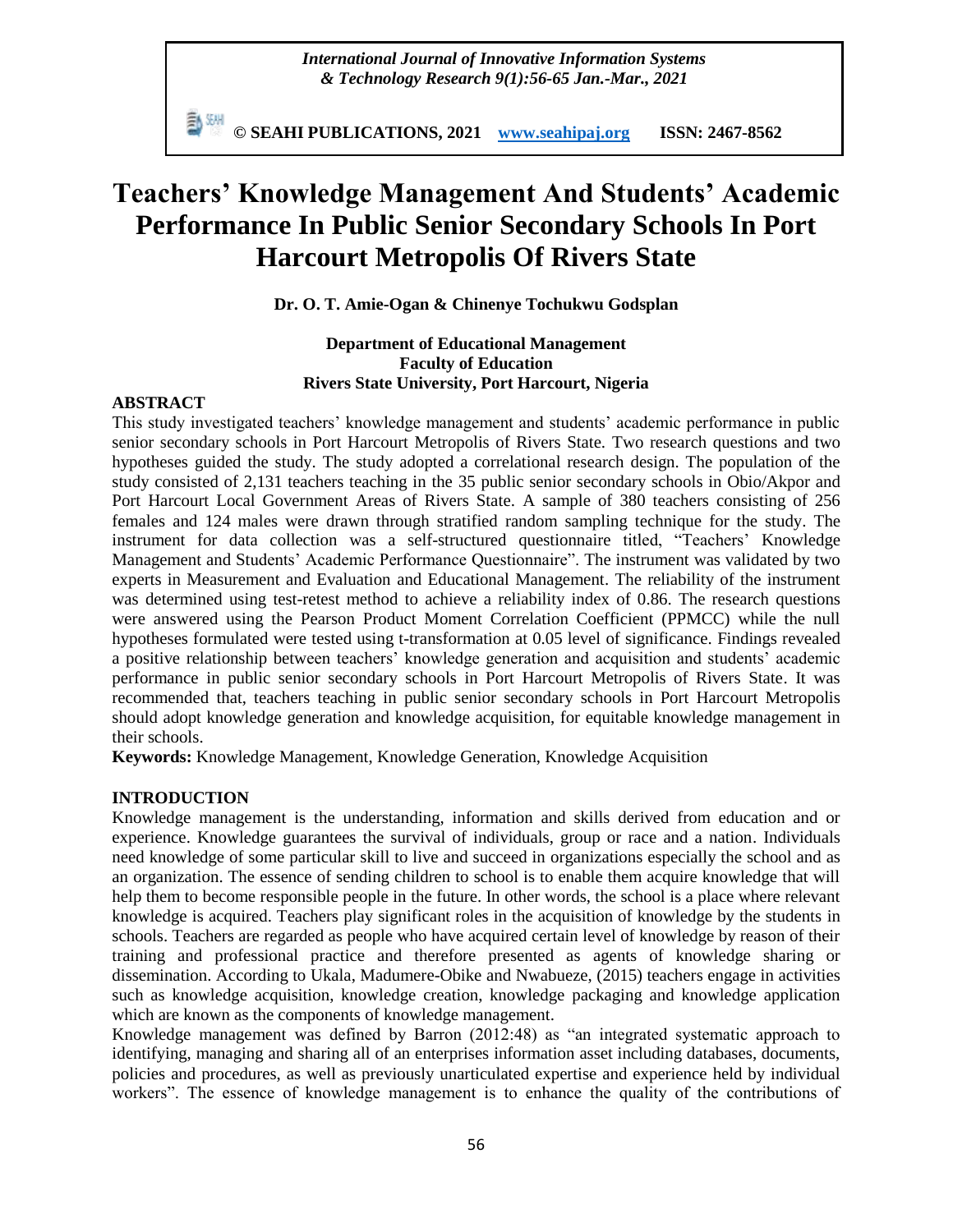employees into their institutions and assisting them to make sense of the context within which the institution exists, to take responsibility, to corporate and share what they know and learn, and to effectively challenge, negotiate and learn from others. Knowledge management in this study refers to the ability of school principals, administrators and teachers to acquire, store, share, retrieve, transfer and disseminate information and skills within and outside the school for academic purposes and facilitation of students' academic performance. The school is faced with increased pressure from the government, stakeholders, parents and students for improvement in the  $21<sup>st</sup>$  Century. Reasons for which schools remain as organized where knowledge is gained to enhance teachers' competence.

There is no gain saying that the academic success of students is determined by teachers' competences in their job. A teacher's competency level could be regarded as the extent to which he has the required knowledge and skills to teach (Suleiman, 2017). Knowledge is never static but dynamic due to technological changes and innovations taking place around the world. This makes it necessary for teachers to update their pre-service obsolete knowledge through constant and deliberate capacity building programmes, so as to enhance knowledge management in schools.

Knowledge management according to Grant (2016) is very important because it could be used by schools as an alternative strategy to improve competitive performances in the education industry. Knowledge management could be seen as a strategy, approach or framework that enables school managers or administrators to develop a set of practices to collect information and knowledge, and share what they know, leading to actions that improve services and outcomes. Knowledge management brings together the three core organizational resources (people, process and technologies) to enable the school to use and share information and knowledge more effectively. In other words, knowledge management in the education system and schools in particular covers information practices and learning strategies that help to improve the use and sharing of information in decision making.

According to Chu, Wang and Yuen (2011), school knowledge management can facilitate acquisition, sharing and application of teachers' knowledge in schools so as to better manage and apply school's tangible and intangible knowledge assets, especially the professional knowledge experiences and competencies of teachers. In this study, knowledge management components such as: knowledge generation and knowledge acquisition and how they affect students' academic performance are discussed. There are many other kinds of knowledge that needs to be managed in schools such as information about students' performance or best practices among others. Teachers, therefore develop and acquire different kinds of knowledge in schools where knowledge management is applied to facilitate effective administration of the schools.

Knowledge management significantly enhances effective decision making and it is central to achieving academic performance and effective management of the education sector. This demand, for a strong commitment to ensuring that students are recognized as active agents in their learning environment and knowledge management is designed to promote performance and instigate effective utilization of schools' resources, excellent academics, proper coordination in the management of secondary schools as well as harmonious relationship between stakeholders in the management of the schools. It is therefore necessary that secondary schools teachers understand the role of knowledge management and apply it in their everyday activities to enable them overcome academic challenges and achieve desired goals of the school system.

Students' academic performance shows the extent to which students pass their internal and external examinations adequately. It is an indication or expression of the extent to which instructional objectives are achieved. It shows the level of knowledge students have acquired at a certain level of education. The school administrators, parents, teachers and the students themselves are happy when the level of academic performance is high but when the reverse is the case, it is generally worrisome.

Acquisition of knowledge storage and its spread seem to have waned in secondary schools for which examination malpractice and the extermination of the culture of students study habits seem be at the peak is mind boggling. Hence, the investigated knowledge management and students' academic performance in public senior secondary schools in Port Harcourt Metropolis of Rivers State.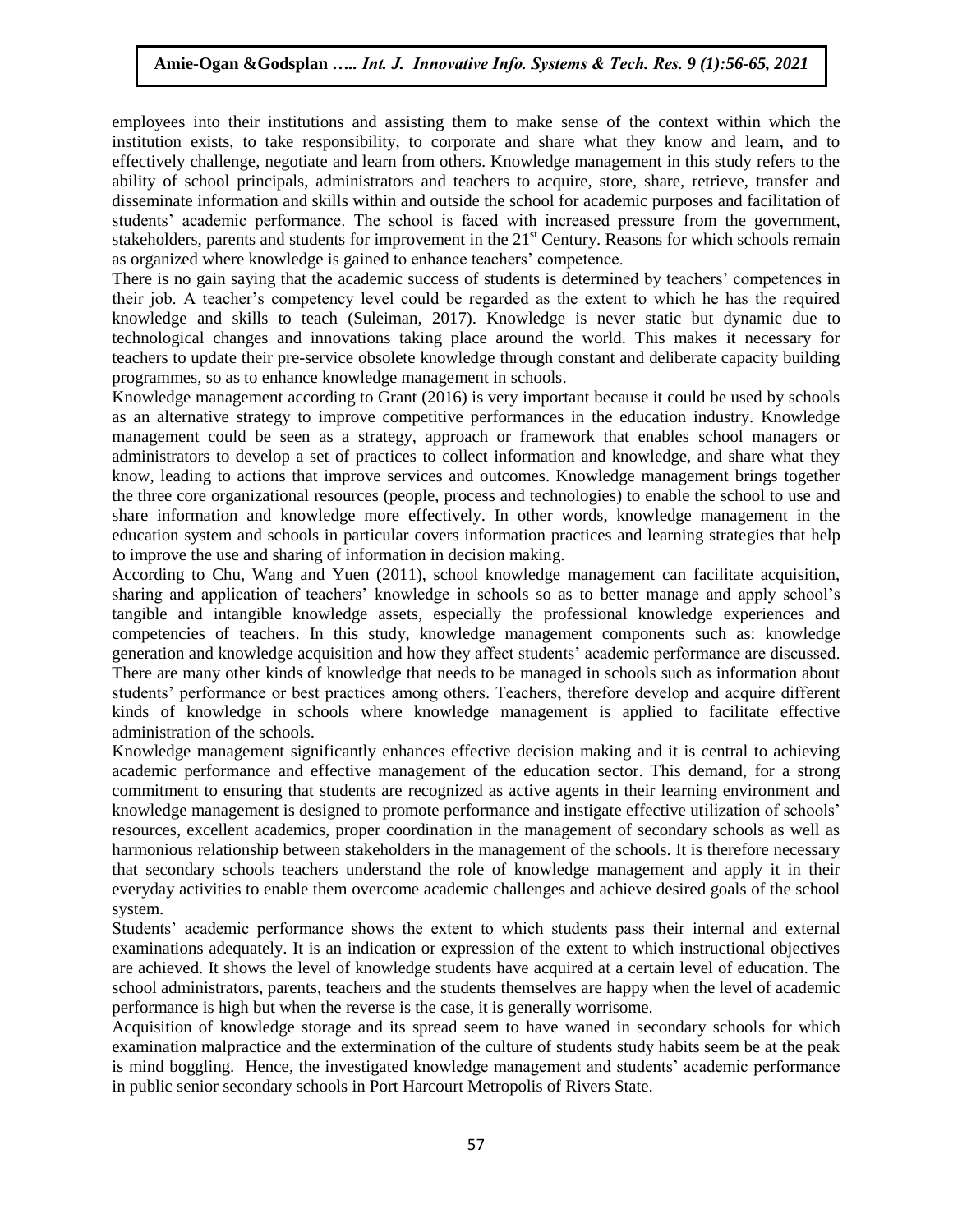#### **Knowledge Generation and Students' Academic Performance**

One of the major cardinal goals of the education sector is the generation and utilization of knowledge (Zhao, 2010). The school system does its best to continue to enhance their existing methods of operation and programmes in order to find out adequate ways of identifying, storing, duplicating and applying new knowledge. Conducting knowledge generation in schools is enhanced today with the use of information and communication technology (ICT). The members of the school community need to have a clear understanding of what knowledge generation is all about. This will enable them to understand that, nobody is a monopoly of knowledge and because of this; everybody needs to be humble and sincerely learn from one another since the ultimate goal of knowledge management is to enhance the quality of service delivery in the secondary schools which will translate to better academic performance of students. Knowledge generation is one of the components of knowledge management. It involves the creation of new knowledge in the organization. This comprises of activities associated with the entry of new knowledge into the system. It includes knowledge development, discovery and capture (Zhao, 2010). Individuals obtain new knowledge by going closer or attaching themselves to new sources of knowledge which may be individuals or organizations. The process of knowledge generation starts with people sharing their internal tacit knowledge by socializing with others or by capturing it in digital and analogue forms, then the people internalize the shared knowledge (Andra, 2018). According to Mohayidin, Azirawani, Kamaruddin and Margono (2011), people generate new ideas or knowledge through discussions with peers and experts, observations, by experimentation, etc. In the same direction, Andra (2018) explained that members of an organization develop knowledge through learning, problem solving, innovation, creating and importation from outside sources. According to them, new knowledge can also be generated through tacit and explicit knowledge.

In the school system, the head teachers and the teachers are the knowledge managers. The school through its various programmes involves the teachers and the students in knowledge generation. Students have the privilege of contributing to class discussions guided by their teacher. They also engage in discussions with their class mates and peer groups. These activities encourage the students to learn and understand some of the things that they didn't understand before. The students often learn from their teachers who are professionals and experts in their various disciplines. They learn through observations and repeating after them some of the concepts they have explained to them. The students are involved in carrying out some experiments in the school laboratories. They follow the guidelines and principles to arrive at a conclusion. Sometimes they may have assignments that involve experimentation at home or outside the school. Most of the government secondary schools have standard laboratories for the study of science subjects. These activities result to knowledge creation which enhance the academic performance of the students.

Students on their own explore the internet and intranet to generate new knowledge. Digital tools such as computers have enhanced knowledge creation greatly. With the ICT gadgets one can easily explore different areas of interest in order to generate new knowledge. Sometimes, this occurs in the school under the guardians of the teacher while at times it could be individual practice by the students. The students are at times involved in group projects or assignments where they work together as a team to conduct a research on a particular issue or problem. At the end they submit their report to their teacher. Through this process, new knowledge is generated to enhance students' academic performance.

One of the factors that enhance knowledge generation is the organizational culture (Andra, 2018). Organizational culture can be described as a relatively tacit infrastructure of ideas that shape not only a person's thinking but also his/her behaviour and perception of his/her working environment. Organizational culture establishes a set of guidelines by which members of the organization work and it defines how the organization is structured. Some public secondary schools have well established organizational culture that is not easy for new employees to change but rather, they have to key into it (Nyenwe & Isikaku, 2012). The schools encourage the teachers to work together and share ideas. They have well planned programmes that challenge the teachers to be up and doing thereby developing a high level of discipline among the staff and students and fostering internal and external competitions. These factors encourage knowledge management tremendously.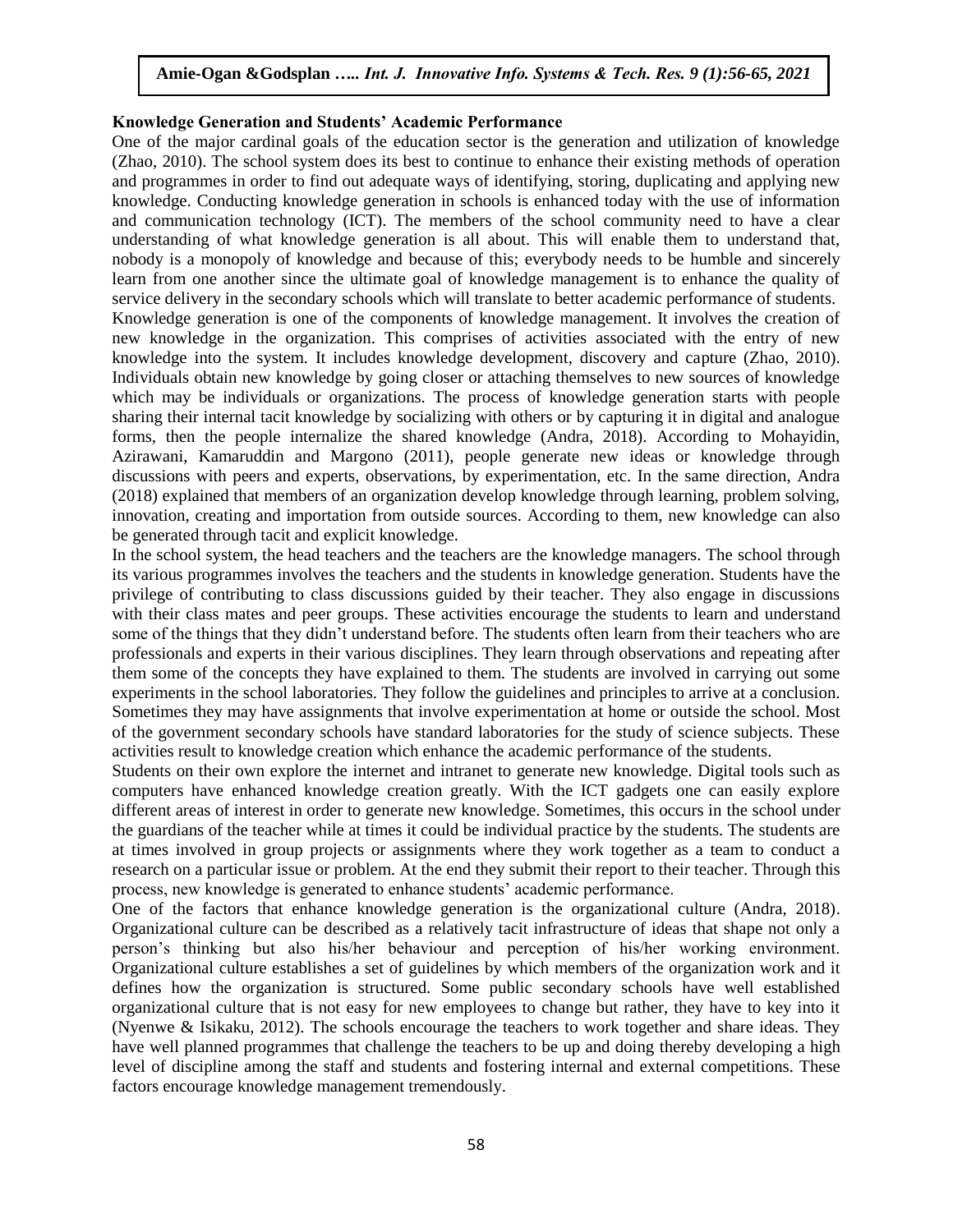Another important factor that makes knowledge management possible is information culture. Information culture such as comprehensive ICT infrastructure policy where the school ensures that their students and teachers are digital literates. This makes information sharing easier and faster. The management of the school ensures that information disseminated within the school meets the organizational needs and expectations. Hence, there is thorough supervision of all school activities by the school management, administrators and teachers at their respective levels. All these enhance students' academic performance because proper knowledge management leads to the delivery of quality teaching and learning.

#### **Knowledge Acquisition and Students' Academic Performance**

Knowledge acquisition is defined by Mohayidin, Azirawni, Kamaruddin and Margono (2011) as the process of acquiring and capturing information about knowledge in the explicit forms. One major problem involved in knowledge acquisition is that most of the knowledge resides in the heads of professionals or experts and this implicit knowledge cannot be easily documented into its explicit form. These experts or professionals usually have vast amount of knowledge useful to the school as a whole. In most organizations, knowledge is acquired through research, internet, intranet, seminars, workshops, bulletins, periodicals and notices (Malone, 2012). In the school system knowledge is acquired by listening to experts or professionals; through the social media and through excursions or exchange programmes (Edikpa, Nwabueze, Iremaka & Solomon, 2018).

The school through its various programmes students' acquisition of knowledge. Although students acquire some fraction of knowledge gained through trainings and experiences from home. It is the responsibility of the school to build upon what the students already know, via their families, friends, peer groups, churches and the social media. The various knowledge acquisition programmes enhance the students' academic performance. Chu, Wang and Yuen (2011) in a study concluded that knowledge acquisition could be used as an alternative strategy by schools to help teachers to become equipped with relevant knowledge and skills to face the challenges of improving students' academic performance. This was to enable teachers have confidence in themselves while discharging their functional roles in school.

It has been observed that there has been a consistent decline in the academic performance of students generally in Nigeria (Iloabuchi, 2014; Ekundalo, 2010). Researchers, policy makers, economists and educators tend to engage themselves in studies to find lasting solution to the decline in knowledge acquisition. While some blame poor academic performance on faulty knowledge acquisition process, others fault the paucity of instructional facilities. The major cause of this may be connected to poor or faulty knowledge acquisition process. Lawnson and Tari (2011) observed that majority of primary and secondary schools in different parts of Nigeria operate without basic facilities such as seats, desks, good chalkboard, toilet facilities, with students learning under dilapidated buildings with leaking roofs, unequipped laboratories, libraries without books and learning resources; when these facilities are very critical in knowledge acquisition. They play very important role in determining the extent quality knowledge can be acquired by the teachers and eventually transferred to the students.

The teachers need to acquire theoretical and practical subject knowledge of teaching concepts that they teach. These modules of teaching are usually enhanced by laboratories and workshops, special classrooms where practical works and experiments are carried out for the students to understand how the concepts of a subject work. Teachers acquire more knowledge and skills which they impact on students when they have well equipped laboratories and workshops and when they are professionally trained to present complex theories in a simple practical mode. It can thus be concluded that teachers as knowledge managers need competence and commitment to duty as well as adequate provision of physical learning resources to greatly affect knowledge acquisition.

Zhao (2010) considered finance, class size, teacher quality, length of school year, technology, outdated and largely irrelevant curricula, lack of interest and seriousness on the part of students as factors affecting knowledge acquisition by teachers for better academic performance of the students. Adequate financial support is very important for the provision of school facilities and employment of adequate quality and quantity of human resources for effective and efficient knowledge management.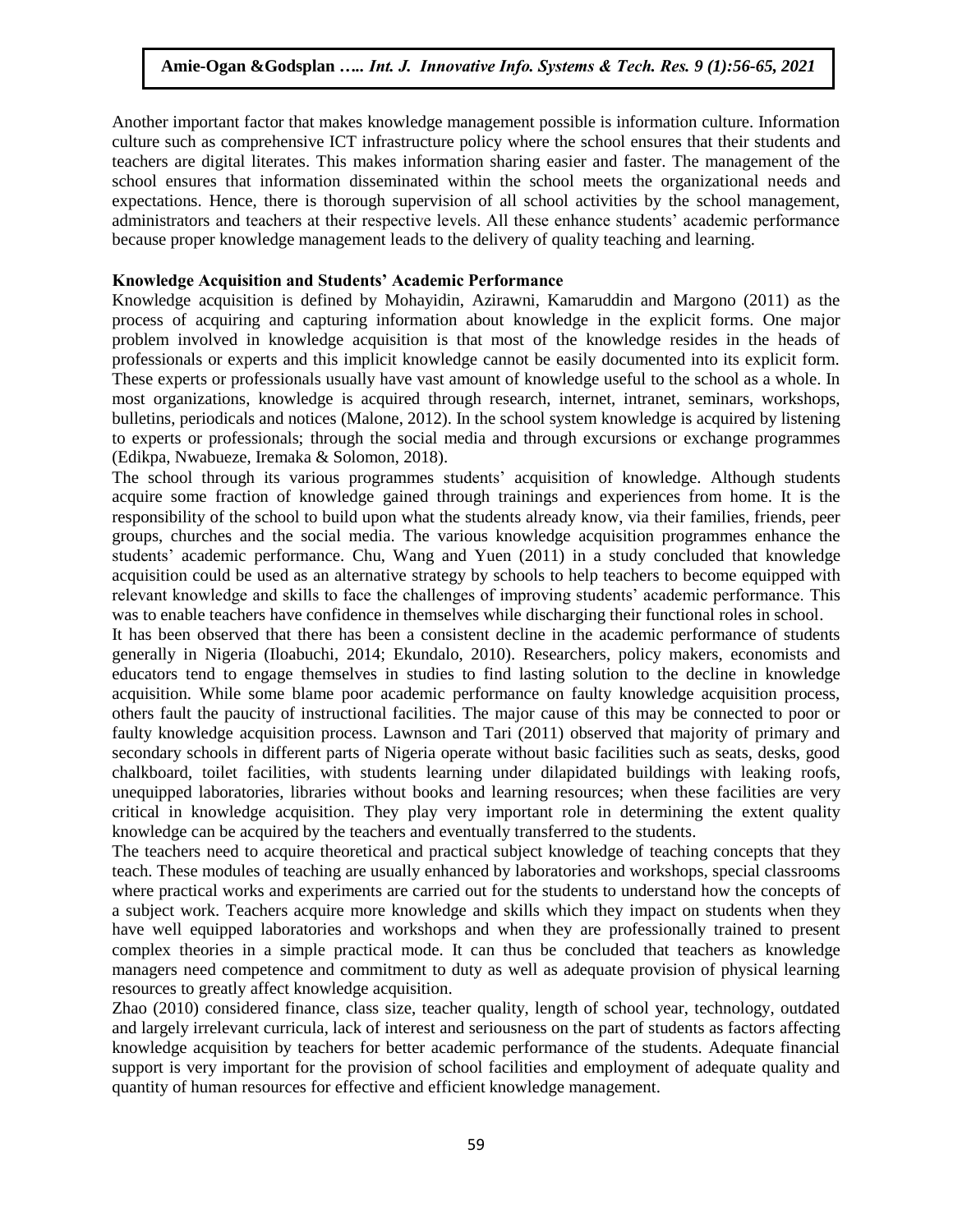The students must be serious and highly interested in their school programmes. They must also be willing to actively participate in the various knowledge acquisition activities initiated by their schools or evolving from their own interest. They do this by carrying out their school work, doing their assignments, reading their textbooks and other written materials, visiting various sites on the internet and intranet as well as participating in social media. It is important to state that students are almost exposed to unlimited sources of knowledge acquisition due to numerous digital tools available to them. In as much as students are at ease to explore their world; they need to be properly guided in the process of knowledge acquisition, to get appropriate knowledge fit for academic excellence.

Students' educational outcome and academic success is greatly influenced by the type of school which they attend. The school one attends is the institutional environment that sets the parameters of a students' learning experience. Depending on the environment, a school can either open or close the doors that lead to high academic performance. Ige (2013) conducted a study on provision of secondary education in Nigeria, where he indicated that, the type of school a child attends influences his academic performance. It was argued that educational institutions have an independent effect on student attainment and knowledge acquisition. The effect of a school is likely observable through variation in quality and attitudes of secondary school graduates.

In a similar study carried out by Kwankura (2013) on academic performance and scientific involvement of final year medical students from urban and rural backgrounds; observed that students from urban backgrounds had significantly better academic and research indicators than those from rural and remote backgrounds. This supports the fact that environment influences knowledge acquisition.

Engagement of students on excursions and exchange programmes are sources of acquiring new knowledge. Many secondary schools especially private secondary schools engage their students in different forms of excursion locally and internationally. There are some private secondary schools that have foreign affiliations. Their students are engaged on exchange programmes with their foreign counterparts. These programmes provide opportunities for their teachers and students to visit so many places of interest, interact with different people and observe and learn a lot of things that are not available in their localities.

#### **Statement of the Problem**

Adequate knowledge management is very essential in the effective administration of secondary schools. This is because knowledge management is pivotal to effective decision making in the school system. It is also essential for effective teaching and learning. The school is a centre where knowledgeable and skilled people are produced through proper coordination of the activities of the human resources (teachers and students) and adequate utilization of other physical resources as well as proper instructional methods. Knowledge and technology are dynamic which makes it necessary for teachers to update themselves through various capacity building programmes. It is through capacity building programmes that teachers acquire new knowledge to handle instructional facilities. They gain new skills and ideas on effective ways to transfer knowledge to learners without much difficulty. The knowledge management principles of acquiring, creating, sharing, applying and storing knowledge are very important to the school system if the students must be performing well. It was in the light of the above that the National policy on Education (FRN, 2013) stated that the goals of teacher education shall be to: produce highly motivated, conscientious and efficient classroom teachers, encourage the spirit of enquiry and creativity in teachers; provide teachers with the intellectual and professional background adequate for their assignment and to make them adaptable to changing situations and so on. These basics were enshrined in the policy on education to produce teachers who can acquire, create, share, apply and store knowledge to impact on their students' academic performance in secondary schools. However, there is a perception of students' poor academic performance in public senior secondary schools in Port Harcourt Metropolis, hence the researchers sought to find out the relationship with some principles of knowledge management and academic performance of students.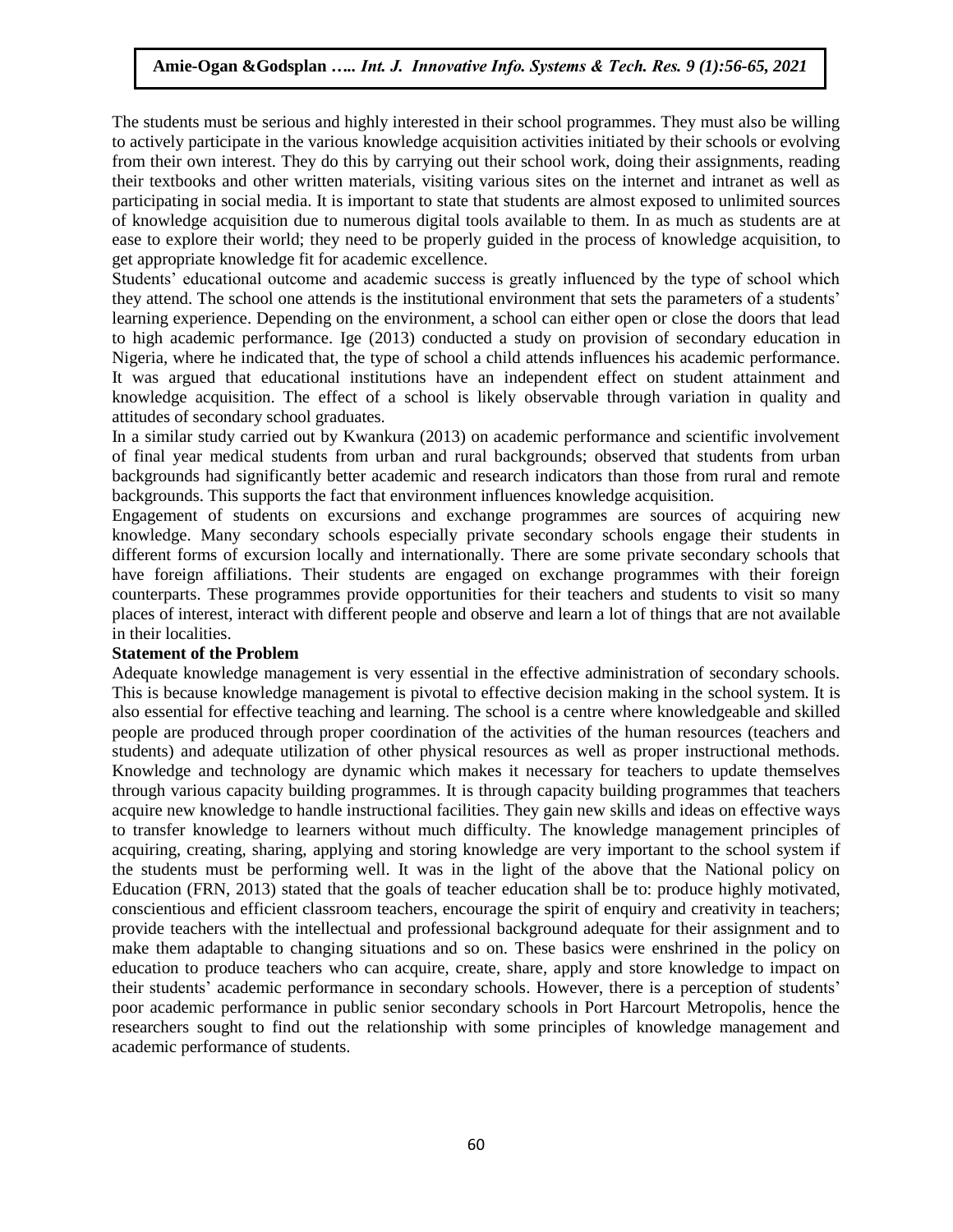# **Purpose of the Study**

The purpose of this study was to examine the relationship between teacher's knowledge management and students' academic performance in public senior secondary schools in Port Harcourt Metropolis of Rivers State. The objectives of the study are to:

- 1. determine the relationship between knowledge generation by teachers and students' academic performance in public senior secondary schools in Port Harcourt Metropolis of Rivers State.
- 2. examine the relationship between knowledge acquisition by teachers and students' academic performance in public senior secondary schools in Port Harcourt Metropolis of Rivers State.

## **Research Questions**

- 1. What is the relationship between knowledge generation by teachers and students' academic performance in public senior secondary schools in Port Harcourt Metropolis of Rivers State?
- 2. What is the relationship between knowledge acquisition by teachers and students' academic performance in public senior secondary schools in Port Harcourt Metropolis of Rivers State?

## **Hypotheses**

- Ho<sup>1</sup> There is no significant relationship between knowledge generation by teachers and students' academic performance in public senior secondary schools in Port Harcourt Metropolis of Rivers State.
- Ho<sup>2</sup> There is no significant relationship between knowledge acquisition by teachers and students' academic performance in public senior secondary schools in Port Harcourt Metropolis of Rivers State.

# **METHODOLOGY**

The study adopted a correlational research design. The population of the study was 2,131 teachers from 36 public senior secondary schools in Obio/Akpor and Port Harcourt Local Government Areas of Rivers State. A sample size of 372 teachers and 14 public senior secondary schools in Port Harcourt Metropolis of Rivers State was derived using the stratified random sampling technique. Two questionnaires were used for data collection titled "Teachers' Knowledge Management Questionnaire (TKMQ) and Students' Academic Performance Questionnaire (SAPQ)". The instruments had two (2) sections, sections A and B. Section A dealt with demographic information while Section B had 10 questionnaire items. The instruments were validated by experts in Educational Management and Measurement and Evaluation. The reliability of the instruments were determined using test-retest method and a reliability indexes of 0.86 and 0.82 were obtained. The research questions were answered using the Pearson Product Moment Correlation Coefficient (PPMCC) or "r" while the null hypotheses formulated were tested using t-

transformation at 0.05 level of significance,  $t = \sqrt{\frac{n-2}{r^2}}$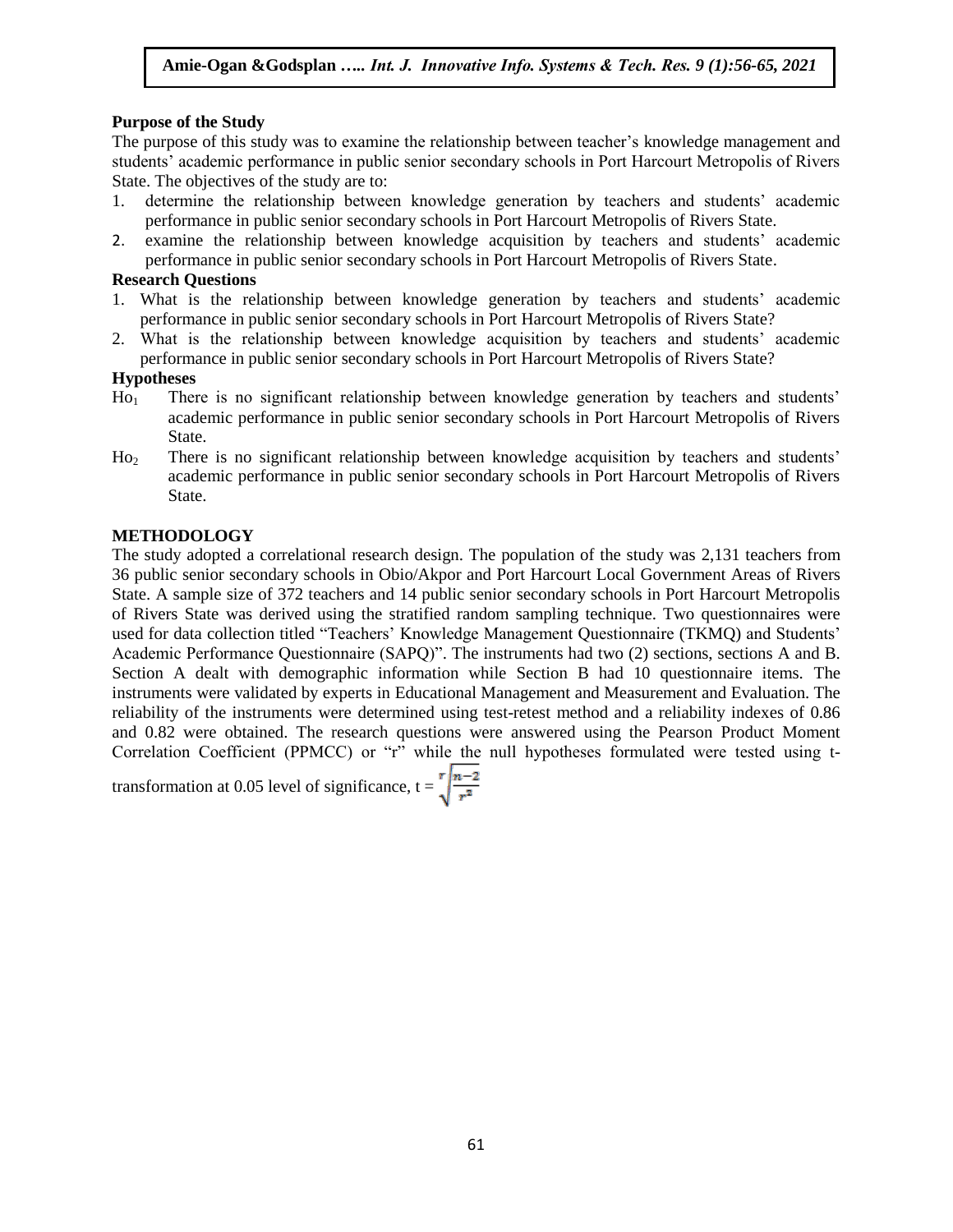#### **RESULTS**

**Research Question 1:** *What is the relationship between knowledge generation by teachers and students' academic performance in public senior secondary schools in Port Harcourt Metropolis of Rivers State?*

**Table 1: Summary of Pearson Product Moment Correlation Coefficient on the Relationship Between Knowledge Generation by Teachers and Students' Academic Performance in Public Senior Secondary Schools**

|                                                           |                                                                                               | <b>TEACHERS'</b><br><b>KNOWLEDGE</b><br><b>GENERATION</b> | <b>STUDENTS' ACADEMIC</b><br><b>PERFORMANCE</b> |
|-----------------------------------------------------------|-----------------------------------------------------------------------------------------------|-----------------------------------------------------------|-------------------------------------------------|
| <b>TEACHERS'</b><br><b>KNOWLEDGE</b>                      | Pearson Correlation<br>$Sig. (2-tailed)$                                                      |                                                           | $.727**$<br>.000                                |
| <b>GENERATION</b>                                         | N                                                                                             | 372                                                       | 372                                             |
| <b>STUDENTS'</b><br><b>ACADEMIC</b><br><b>PERFORMANCE</b> | Pearson Correlation<br>$Sig. (2-tailed)$                                                      | $.727***$<br>.000                                         |                                                 |
|                                                           | N                                                                                             | 372                                                       | 372                                             |
|                                                           | **. Correlation is significant at the 0.01 level (2-tailed).<br>$\alpha$ n i choon, $(20.21)$ |                                                           |                                                 |

**Source: Researcher's SPSS Data output (2021).**

Table 1 showed the responses to questionnaire items 1-5 on teachers' knowledge generation and students' academic performance. It revealed a high and positive relationship between teachers' knowledge generation and students' academic performance in public senior secondary sschools in Port Harcourt Metropolis with a Pearson Product Moment Correlation Coefficient value of 727<sup>\*\*</sup>.

**Research Question 2:** *What is the relationship between knowledge acquisition by teachers and students' academic performance in public senior secondary schools in Port Harcourt Metropolis of Rivers State?*

**Table 2: Summary of Pearson Product Moment Correlation Coefficient on the Relationship Between Knowledge Acquisition by Teachers and Students' Academic Performance in Public Senior Secondary Schools**

|                                      |                                                              | <b>TEACHERS'</b><br><b>KNOWLEDGE</b><br><b>ACQUISITION</b> | <b>STUDENTS' ACADEMIC</b><br><b>PERFORMANCE</b> |
|--------------------------------------|--------------------------------------------------------------|------------------------------------------------------------|-------------------------------------------------|
| <b>TEACHERS'</b><br><b>KNOWLEDGE</b> | Pearson Correlation<br>Sig. (2-tailed)                       |                                                            | $.543**$<br>.000                                |
| <b>ACOUISITION</b>                   | N                                                            | 372                                                        | 372                                             |
| <b>STUDENTS'</b><br><b>ACADEMIC</b>  | Pearson Correlation<br>$Sig. (2-tailed)$                     | $.543***$<br>.000                                          |                                                 |
| <b>PERFORMANCE</b>                   | N                                                            | 372                                                        | 372                                             |
|                                      | **. Correlation is significant at the 0.01 level (2-tailed). |                                                            |                                                 |

**Source: Researcher's SPSS Data output (2021).**

Table 2 revealed the responses to questionnaire items 6-10 on teachers' knowledge acquisition and students' academic performance. The table further indicated that there is a positive but moderate relationship between teachers' knowledge acquisition and students' academic performance in public senior secondary schools in Port Harcourt Metropolis with a Pearson Product Moment correlation coefficient value of .543<sup>\*\*</sup>.

# **Hypotheses**

Ho<sup>1</sup> There is no significant relationship between knowledge generation by teachers and students' academic performance in public senior secondary schools in Port Harcourt Metropolis of Rivers State.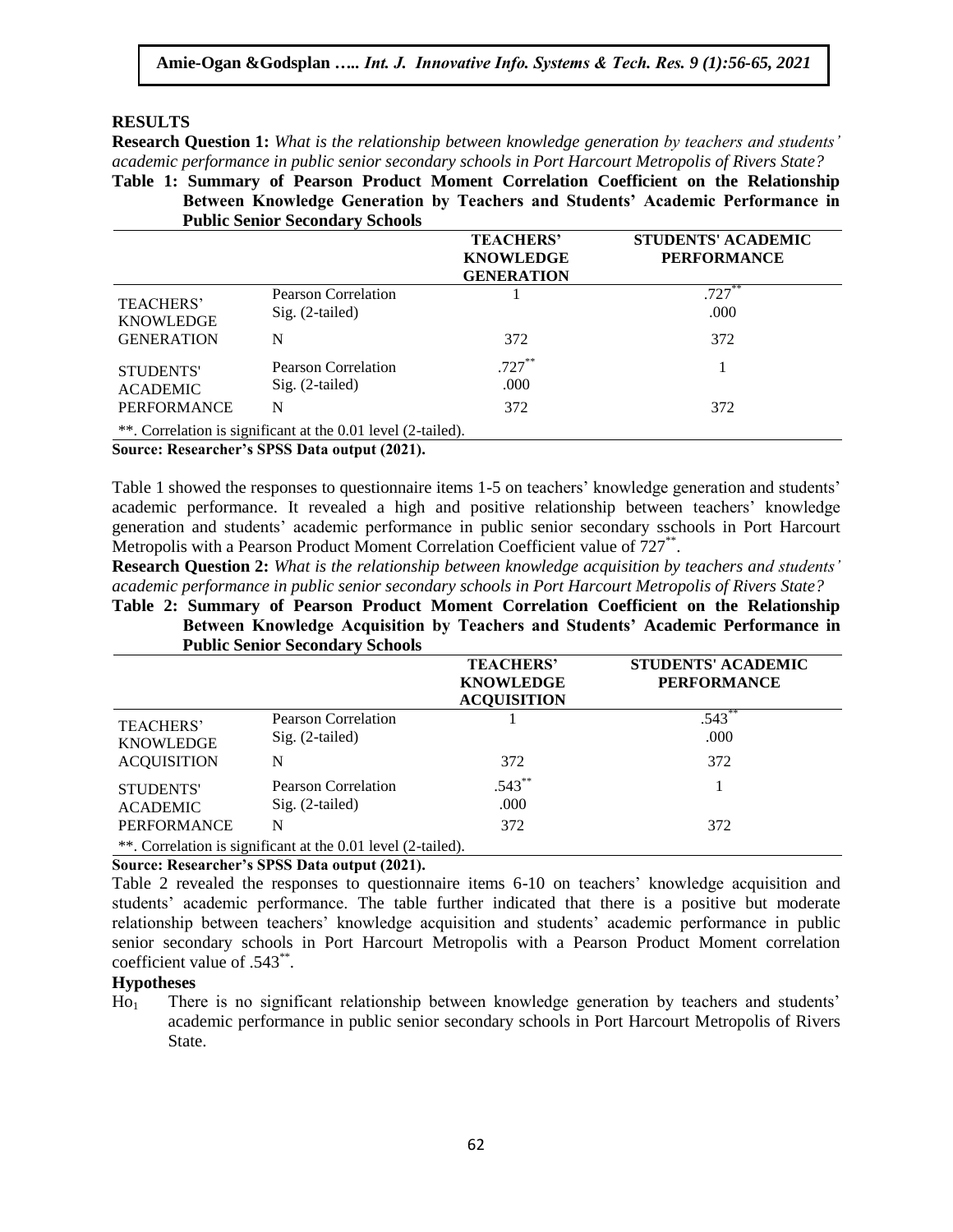| Table 3: t-Transformation of PPMCC "r" Betweeen Teachers' Knowledge Generation (TKG) |  |  |  |  |  |  |
|--------------------------------------------------------------------------------------|--|--|--|--|--|--|
| and Students' Academic Performance (SAP) in Public Senior Secondary Schools          |  |  |  |  |  |  |

|                            | ana staatho - raaminiit i vitormante istri 7 m i abne semol secondar |     |           |       |         |      | <u>strudij</u>  |  |
|----------------------------|----------------------------------------------------------------------|-----|-----------|-------|---------|------|-----------------|--|
| <b>Variables</b>           |                                                                      | Df  | r-value   | t-cal | t-crit. |      | <b>Decision</b> |  |
| <b>Teachers' Knowledge</b> |                                                                      |     |           |       |         |      |                 |  |
| <b>Generation</b>          |                                                                      |     |           |       |         |      |                 |  |
|                            | 372                                                                  | 370 | $.727***$ | 16.43 | ±1.96   | 0.05 | Rejected        |  |
| <b>Students' Academic</b>  |                                                                      |     |           |       |         |      |                 |  |
| <b>Performance</b>         |                                                                      |     |           |       |         |      |                 |  |

#### **Source: Researcher's SPSS Data output (2021).**

Table 3 above displayed the t-transformation summary on the significant relationship between teachers' knowledge generation and students' academic performance in public senior secondary schools in Port Harcourt Metropolis of Rivers State. The result revealed a t-transformation value of 16.43 which was greater than the t-critical value of  $\pm 1.96$ . Therefore, the null hypothesis was rejected at 0.05 level of significance and 370 degree of freedom, and the alternative hypothesis was upheld which states that there is a significant relationship between teachers' knowledge generation and students' academic performance in public senior secondary schools in Port Harcourt Metropolis of Rivers State.

Ho<sub>2</sub> There is no significant relationship between knowledge acquisition by teachers and students' academic performance in public senior secondary schools in Port Harcourt Metropolis of Rivers State.

#### **Table 4: t-Transformation of PPMCC "r" Between Teachers' Knowledge Acquisition (TKA) and Students' Academic Performance (SAP) in Public Senior Secondary Schools**

|                            | and students. Treadente I cribitmance (star ) in I abiic schibit secondary schools |     |           |       |         |      |                 |  |
|----------------------------|------------------------------------------------------------------------------------|-----|-----------|-------|---------|------|-----------------|--|
| <b>Variables</b>           | N                                                                                  | Df  | r-value   | t-cal | t-crit. | LS   | <b>Decision</b> |  |
| <b>Teachers' Knowledge</b> |                                                                                    |     |           |       |         |      |                 |  |
| <b>Acquisition</b>         |                                                                                    |     |           |       |         |      |                 |  |
|                            | 372                                                                                | 370 | $.543$ ** | 16.43 | ±1.96   | 0.05 | Rejected        |  |
| <b>Students' Academic</b>  |                                                                                    |     |           |       |         |      |                 |  |
| <b>Performance</b>         |                                                                                    |     |           |       |         |      |                 |  |

## **Source: Researcher's SPSS Data output (2021).**

Table 4 above showed t-transformation of PPMCC "r" between teachers' knowledge acquisition and students' academic performance in public senior secondary schools in Port Harcourt Metropolis of Rivers State. The result showed a t- transformation value of 16.43 which was greater than the t-critical value of  $\pm 1.96$ . Therefore, the null hypothesis was rejected at 0.05 level of significance and 370 degree of freedom, and the alternative hypothesis was upheld which states that there is a significant relationship between teachers' knowledge acquisition and students' academic performance in public senior secondary schools in Port Harcourt Metropolis of Rivers State.

## **DISCUSSION OF FINDINGS**

Findings on research question 1 revealed a high and positive relationship between teachers' knowledge generation and students' academic performance in public senior secondary schools in Port Harcourt Metropolis with a Pearson Product Moment Correlation Coefficient value of .727\*\*. Hypothesis 1 on table 3 also indicated a positive significant relationship between teachers' knowledge acquisition and students' academic performance in public senior secondary schools in Port Harcourt Metropolis of Rivers State with a t-calculated value of 16.43 which was greater than the t-critical value of  $\pm 1.96$ . The above findings agree with Andra (2018), Mohayidin; Azirawani; Kamaruddin and Margono (2011), and Nyenwe and Isikaku (2012), who observed that people generate new knowledge through discussions with their peers and experts, observations, by experiment, learning, problem solving, innovation, creating and importing knowledge from outside sources.

Findings on research question 2 on table 3 revealed a positive but moderate relationship between teachers' knowledge acquisition as a variable for teachers' knowledge management and students' academic performance in public senior secondary schools in Port Harcourt Metropolis with a Pearson Product Moment Correlation Coefficient value of .543\*\*. Hypothesis 2 on table 4 also indicated a positive significant relationship between teachers' knowledge acquisition and students' academic performance in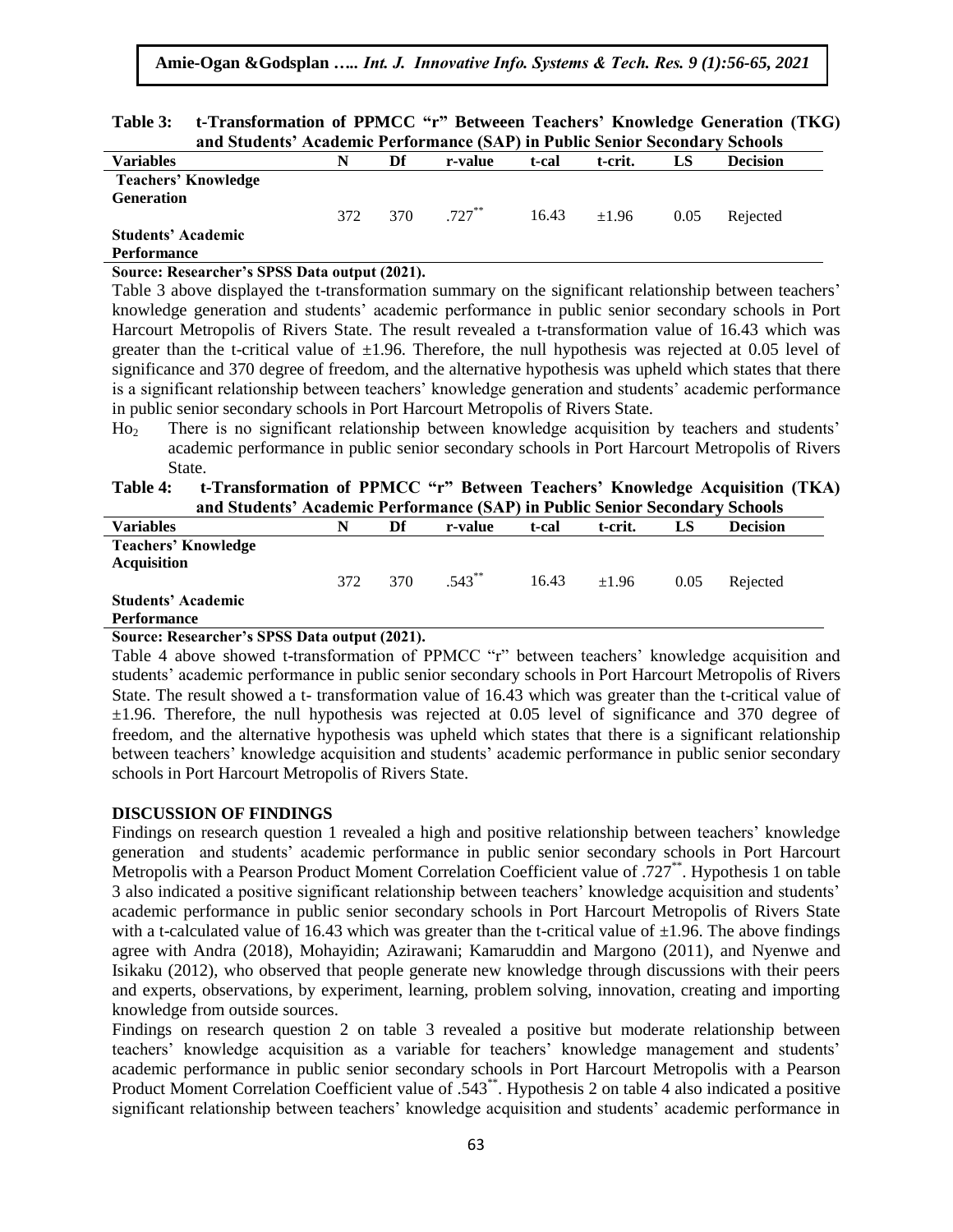public senior secondary schools in Port Harcourt Metropolis of Rivers State with t-calculated value of 16.43 which was greater than the t-critical value of  $\pm 1.96$ . The above findings were in tandem with Chu, Wang and Yuen (2011) who observed through their study that knowledge acquisition could be used as an alternative strategy by schools to help teachers to become equipped with relevant knowledge and skills to face the challenges of improving students' academic performance. It was concluded that teachers have high moral and confidence in themselves when they are properly informed on what they are doing.

## **CONCLUSION**

The study concluded that teacher's knowledge generation and teacher's knowledge acquisition have a positive relationship with students' academic performance in public senior secondary schools in Port Harcourt Metropolis of Rivers State.

## **RECOMMENDATIONS**

- 1. School administrators and the government through the Ministry of education and the Senior Secondary Schools Board should organize field trips, workshops, conferences, supervisory teaching and exchange programmes for teachers to aid knowledge generation among teachers.
- 2. Teachers teaching in public senior secondary schools in Port Harcourt Metropolis of Rivers State should be well qualified and adaptable to changes in their environment to acquire the necessary knowledge to impact on students for academic excellence.

## **REFERENCES**

- Andra, P. (2018). Challenges of knowledge management. Retrieved on  $12<sup>th</sup>$  October, 2019 from [https://www.quandora.com.](https://www.quandora.com/)
- Barron, T. (2012). A smarter frankstein: The merging of e-learning and knowledge management. Learning circuits Alexandra, V. A: ASTD. Retrieved March 28, 2018, from [http://www.learningcircuits.org/march201/barron.htm/.](http://www.learningcircuits.org/march201/barron.htm/)
- Chu, K. W., Wang, M. & Yuen, A. H. K. (2011). Implementing knowledge management in school environment: *Teachers' Perception. Knowledge Management and E-Learning International Journal*, Vol. 3(2), pp. 139 – 152.
- Edikpa, C. E., Nwabueze, A. I., Iremaka, F. U. & Solomon, S. I. (2018). Perceived impact of knowledge management application on teaching staff instructional task performance for productivity. *World Journal of Education.* Vol. 8(3), 361 – 374.
- Ekundalo, H. (2010). Administrate ring secondary schools in Nigeria for quality output in the  $21<sup>st</sup>$ century: The principals challenges. *European Journal of Educational Studies*, 2(3), pp. 181 – 190.
- Federal Republic of Nigeria (2013). *National Policy on Education (6th ed).* Lagos NERDC Press.
- Grant, R. M. (2016). Knowledge management theories. Retrieved from [https://doi.org/10,1057/978-1-](https://doi.org/10,1057/978-1-349-948482-492-1) [349-948482-492-1.](https://doi.org/10,1057/978-1-349-948482-492-1)
- Ige, A. M. (2013). Provision of secondary education in Nigeria: Challenges and the way forward. *Journal of African Studies and Development*, 5(1), pp. 1 – 9.
- Iloabuchi, E. N. (2014). Staff training and development practices in school organization. In F. N. Obasi & J. D. Asodike (Eds.). *Educational Resource Management*. Port Harcourt: Pearl Publishers.
- Kwankura, H. T. (2013). Academic performance and scientific involvement of final year medical students coming from urban and rural backgrounds. Andrija Stamper School of Public Health, Medical School, University of Zagreb, Croatia.<http://rrh.deakin.edu.au/KHT0013>
- Lawnson, O. A. & Tari, G. N. (2011). Provision and management of school facilities for the implementation of UBE programme. *Journal of Educational and Social Research.*
- Mohayidin, M. G., Azirawani, N., Kamaruddin, M. N. & Margono, M. I. (2011). The application of knowledge management in enhancing the performance of Malaysian Universities. *The Electronic Journal of knowledge Management,* Vol. 5(2), pp. 301 – 312.